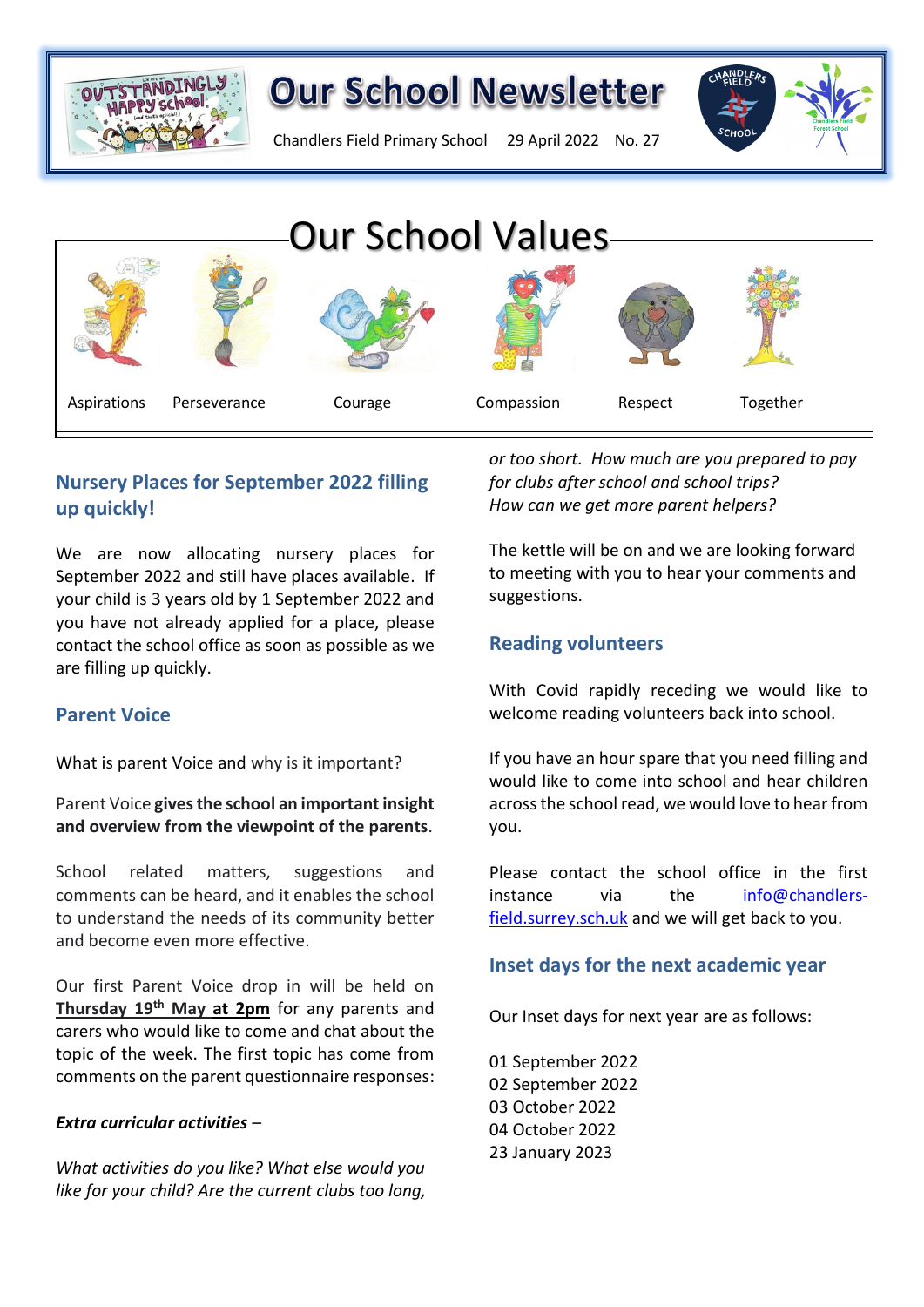

Chandlers Field Primary School 29 April 2022 No. 27



Please note that on these days, children are not in school but the staff are. They will be working hard to improve outcomes for all the pupils at Chandlers Field.

### **Bank holiday weekend**

Do not forget that this weekend is a bank holiday weekend. The school will not be open on Monday but we look forward to welcoming you back on Tuesday May 3<sup>rd</sup> at the normal time.

### **Eid Mubarak**

Ramadan also ends this weekend so if you celebrate Eid we wish you Eid Mubarak – Happy Eid.

### **Netball Match Report**

Tuesday afternoon saw us compete in the last B team league fixture of the season away to Esher Church.

The girls started the game brightly and Katie scored the first goal early on in the first quarter. After that the game became a little more even as both teams settled. By the time the second quarter came the girls had got their passing game together and Sude finished off great moves by scoring 2 goals and giving us a 3-0 lead at half time. The pattern of play continued in the third with Chandlers Field dominating possession and showing much improved defensive play. Avsin scored 2 further goals giving us a 5-0 lead going into the final quarter. By now we were playing with great confidence and flair and player of the

match, Gaby, scored 3 and our captain, Lily-Karen, grabbing one also. Esher Church scored a deserving goal to end the match 9-1 to Chandlers Field. Thanks again to all parents



who braved the traffic to help with transport and your support during the game.

It's been a great first season for the netball team and with every game we have got better and better. Looking forward to next year now!

### **School Uniform - Discount**

Please see information below that we have received from Brigade, our uniform supplier.

"With the cost of living pinch affecting everyone, we are pleased to be able to offer your parents a discount on their uniform as follows;

#### **Until Sunday 1stMay all orders placed will receive a 15% discount when using code SPRING15.**

Website address: [www.brigade.uk.com/parents/](http://www.brigade.uk.com/parents/)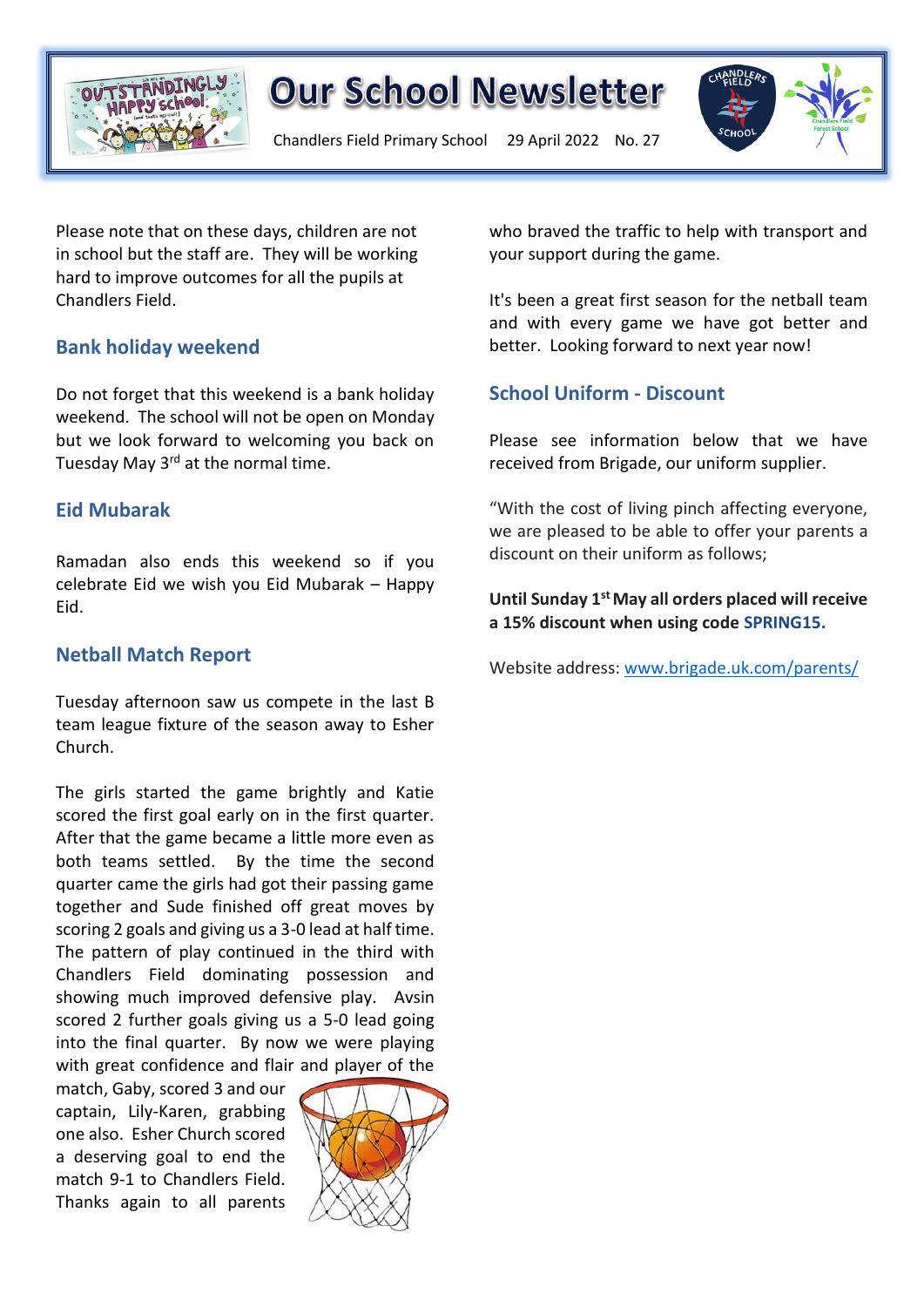

Chandlers Field Primary School 29 April 2022 No. 27



#### **Independent Learners**

| Mathletics Top 10 |                          |               |
|-------------------|--------------------------|---------------|
| <b>Name</b>       | <b>Class</b>             | <b>Points</b> |
| Yenul W.          | <b>Pudding Lane</b>      | 3611          |
| Jakub O.          | <b>Bond Street</b>       | 2190          |
| Sabah P.          | <b>Buckingham Palace</b> | 2120          |
| Ellie C.          | <b>Regents Park</b>      | 1879          |
| Max W.            | <b>Pudding Lane</b>      | 1340          |
| Amisha R.         | <b>Hyde Park</b>         | 1290          |
| Rosie Leigh A.    | <b>Pudding Lane</b>      | 1220          |
| Dillon R.         | <b>Windsor Castle</b>    | 950           |
| Daniel H.         | <b>Windsor Castle</b>    | 940           |
| Charlie L.        | <b>Windsor Castle</b>    | 930           |

| <b>Education City</b> |                     |  |
|-----------------------|---------------------|--|
| <b>Name</b>           | <b>Class</b>        |  |
| Nasim N.              | Kensington          |  |
| Yenul W.              | <b>Pudding Lane</b> |  |
| Alaa A.               | Southbank           |  |

#### **Attendance**



#### **House Points**

| 1102 |
|------|
| 932  |
| 873  |
| 755  |
|      |

#### **Dates for your diary**

| 02 May 2022  | <b>Bank Holiday</b>                  |
|--------------|--------------------------------------|
| 03 May 2022  | Eid UI-Fitr                          |
| 04 May 2022  | Deadline to accept Reception         |
|              | Place for September 2022             |
| 09 May 2022  | <b>KS2 SATs week begins</b>          |
| 11 May 2022  | Deadline for Parent Governor         |
|              | <b>Election Nominations</b>          |
| 18 May 2022  | <b>National Numeracy Day</b>         |
| 19 May 2022  | Parent voice drop in - 2pm           |
| 20 May 2022  | <b>Reception Group Assembly</b>      |
| 20 May 2022  | Year 5 & 6 after school cake<br>sale |
| 23 May 2022  | Big School Clean Up                  |
| 24 May 2022  | Class Photographs                    |
| 25 May 2022  | FOCFS meeting 9.15 am                |
| 27 May 2022  | Queens Platinum Jubilee              |
|              | Event                                |
| 27 May 2022  | Start of "At Home"                   |
|              | sponsorship challenge                |
| 27 May 2022  | Last day of half term                |
| 06 June 2022 | Children return to school            |
| 06 June 2022 | End of "At Home"                     |
|              | sponsorship challenge                |
| 06 June 2022 | Anniversary of D-Day                 |
| 06 June 2022 | 30 Days Wild begins                  |
| 06 June 2022 | Phonics screening &                  |
|              | multiplication tables check          |
| 10 June 2022 | Year 3 & 4 after school cake         |
|              | sale                                 |
| 13 June 2022 | Feeling Good, Focus Mind,            |
|              | <b>Body and Spirit</b>               |
| 15 June 2022 | <b>Nursery Sports Day</b>            |
| 17 June 2022 | KS1 & KS2 Sports Day                 |
|              | (Years $1-6$ )                       |
| 18 June 2022 | Summer Fair 12pm - 3pm               |
| 22 June 2022 | Windrush Day                         |
| 24 June 2022 | <b>Reception Sports Day</b>          |
| 24 June 2022 | Year 1 Group Assembly                |
|              |                                      |